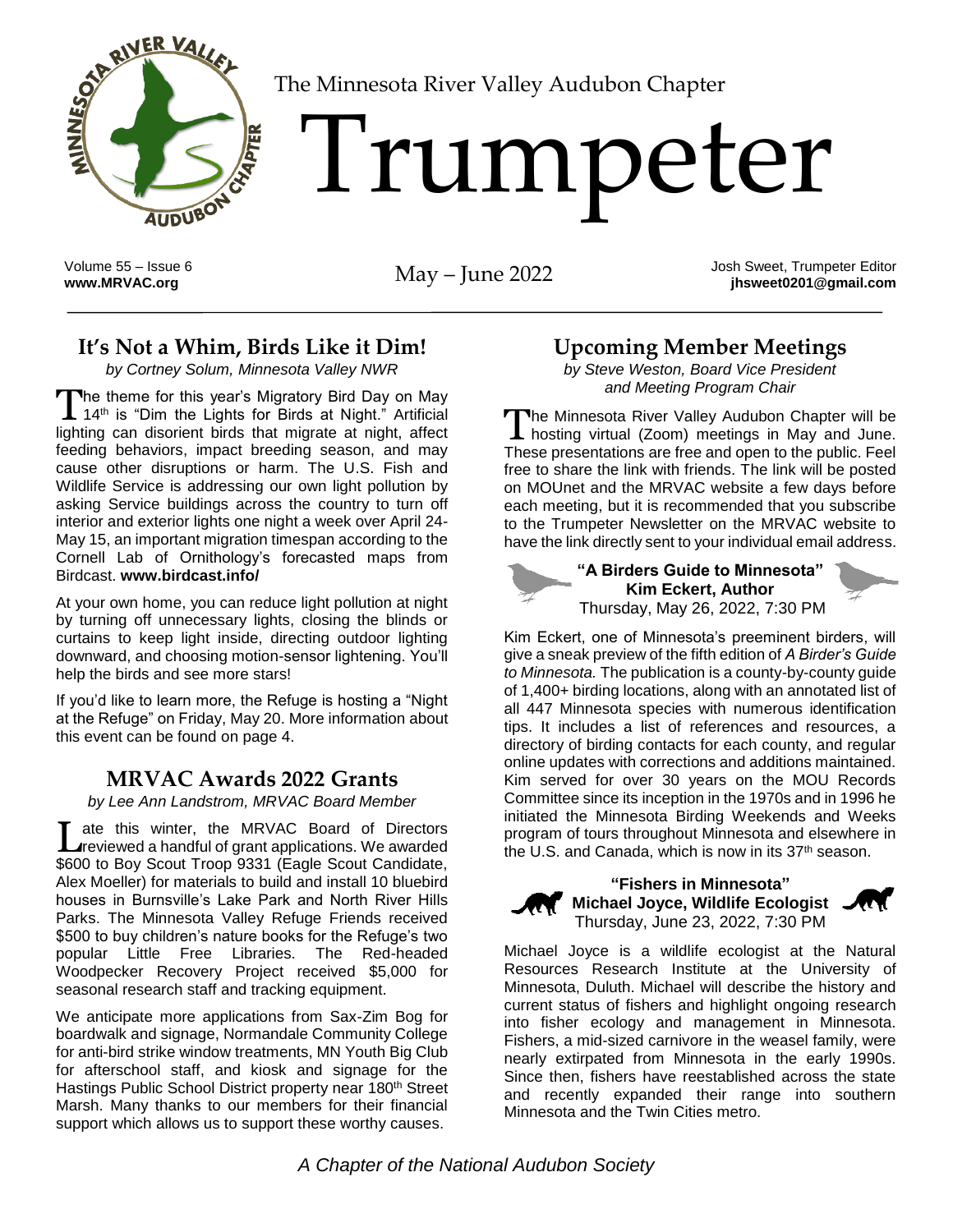

# **Chapter News**

#### **2021 Bloomington CBC Results**

*by Rick Magee, Bloomington CBC Coordinator*

The morning of Saturday, December 18th dawned The morning of Saturday, December 18th dawned<br>I overcast and cold. There were some flurries in the morning, but by afternoon the sky had cleared. Despite recent unseasonably warm weather, winter had arrived resulting in frozen ponds, lakes, and partially frozen smaller streams. Fortunately the Minnesota River was still open to attract waterfowl. Many birders reported that it was a quiet day in their area, however a total of 53 species were reported that day. Alas, the numbers of several species were low this year. For instance, only one individual was reported for Cooper's Hawk, Herring Gull, Northern Shrike, Horned Lark, Winter Wren, and only 3 White-throated Sparrows.

The Bloomington Circle is centered on a point near the intersections of Highways 13 and 77, just south of the river. It is divided into 20 sectors. This year there were a total of 48 people who participated in this long-running citizen science project sponsored by National Audubon and locally by the Minnesota River Valley Audubon Chapter.

Despite it being a slow day for many, several unusual species were reported in the Bloomington Circle including a diminutive Chipping Sparrow reported in Mendota Heights that had neglected to fly to warmer weather. Not far away, an American Pipit, only the fifth winter record in Minnesota, was observed foraging under the I-494 Bridge. A Townsend's Solitaire was also recorded in Bloomington near Pond Park. Near the Richardson Nature Center, a juvenile Broad-winged Hawk was observed. It was not included in the final tally as it was so rare that it required a photograph, but a rare Harlan's Hawk, an Alaskan subspecies of Red-tailed Hawk was photographed nearby.

There were also a couple northern species that had arrived. White-winged Crossbills had been reported in the general area before the day of the Count and one was reported in Savage, the southwest corner of our territory. Several Snowy Owls had been at the MSP airport the week prior to the count and fortunately for our tally, there were still two observed there on the 18<sup>th</sup>.

Thank you to all who participated in the 2021 Bloomington Christmas Bird Count. The Christmas Bird Count is a great opportunity each year to participate in a bird survey that gives us insight to trends species are presenting, and also gives us an idea of individual numbers of birds. In the past it was also a social event for humans to get out and be with other birders. Unfortunately, this was "Year of the Plague - Part 2" and there were Covid protocols in place that limited the opportunities for people to work together.

This year there were sectors that did not have enough people to adequately search for birds, and one sector was not surveyed at all. Let us hope that the 2022 Count will be a better year and we can flock together again. You may participate by birding an area on foot and/or from a vehicle, by reporting what you see at your feeders that day, or by taking on the task of compiling the reports and reporting the numbers to the National Audubon Society.

#### **Avian Influenza**

*by Rob Daves, MRVAC Board Member*

vian influenza – AKA the "bird flu" – has been  $\Delta$  vian influenza – AKA the "bird flu" – has been Minnesota (Blue Earth, Hennepin, Anoka counties). But what does that mean to those of us who maintain backyard feeders?

Recommendations are mixed. The Minnesota Department of Natural Resources (DNR), for example, says it doesn't have a record of songbirds being infected with AI right now, and recommends "taking down and cleaning your bird feeders during spring." Oh, and be sure and report any sick or dead birds to the DNR at 888-646- 6367, the Minnesota Raptor Center helpline at 612-624- 4745 (if the sick bird is a raptor), or the Board of Animal Health Avian Influenza hotline at 833-454-0156.

On the other hand, the Audubon Chapter of Minneapolis's blog recommends taking down feeders during the spring migration to avoid birds clustering together and increasing the virus' spread.

One MRVAC member, Liz Stanley, has a specific program she's put in place: reducing the number of her feeders, using the types that don't allow birds to congregate, putting less food out at a time and cleaning between refills, sweeping underneath and removing bird baths. Laura Erickson, our MRVAC friend in Duluth, has a great discussion on her blog noting how important feeding birds is for human mental health, and has recommendations for a targeted approach such as Liz's.

Listed below are a number of website with additional information. Click on each link or type them into your internet browser.

#### **[www.minneapolisaudubon.org/blog](http://www.minneapolisaudubon.org/blog)**

#### **[www.blog.lauraerickson.com/2022/04/to-feed-or-not](http://www.blog.lauraerickson.com/2022/04/to-feed-or-not-to-feed.html)[to-feed.html](http://www.blog.lauraerickson.com/2022/04/to-feed-or-not-to-feed.html)**

**[www.aphis.usda.gov/aphis/ourfocus/animalhealth/an](http://www.aphis.usda.gov/aphis/ourfocus/animalhealth/animal-disease-information/avian/avian-influenza/hpai-2022/2022-hpai-wild-birds) [imal-disease-information/avian/avian-influenza/hpai-](http://www.aphis.usda.gov/aphis/ourfocus/animalhealth/animal-disease-information/avian/avian-influenza/hpai-2022/2022-hpai-wild-birds)[2022/2022-hpai-wild-birds](http://www.aphis.usda.gov/aphis/ourfocus/animalhealth/animal-disease-information/avian/avian-influenza/hpai-2022/2022-hpai-wild-birds)**

**[www.dnr.state.mn.us/ai](http://www.dnr.state.mn.us/ai)**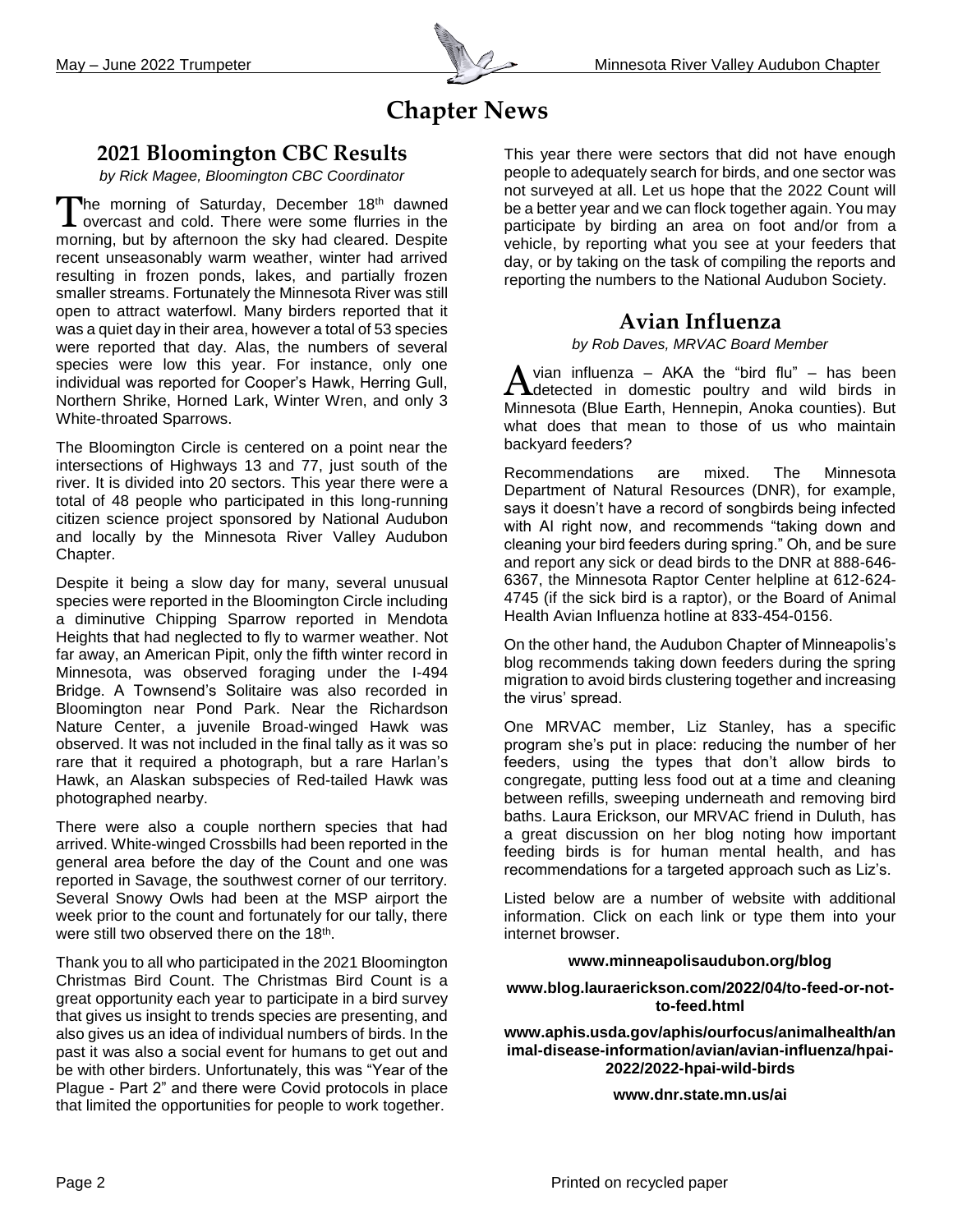

# **The Green Scene**



**Summer Fireflies** *by Anne Hanley*



The larval stage lasts a year or two, so their habitat needs are important. The larvae, who also glow, live in damp areas but not in water - so not mosquito habitat. They like to be under damp leaf litter and on damp ground where they can find tasty treats like slugs, snails, worms and ground-dwelling organisms. To encourage firefly larvae, leave the leaves, especially in low spots that stay damp most of the time. You could dig a small depression near a downspout and add a few native plants.

The firefly larvae are very vulnerable to pesticides and lawn fertilizer, so if you like to watch fireflies, don't use lawn chemicals. For more information about gardening for fireflies visit **[www.savygardening.com/facinating](http://www.savygardening.com/facinating-fireflies/)[fireflies/](http://www.savygardening.com/facinating-fireflies/)** or **[www.firefly.org/](http://www.firefly.org/)**.

#### **Effectiveness of Plastics Recycling**

*republished from Choose to Reuse, Hennepin County submitted by Anne Hanley*

 $\sum$ ou may have seen news stories painting a negative  $\boldsymbol{Y}$ ou may have seen news stories painting a negative picture about recycling. Fortunately, recycling programs in Minnesota have remained more stable than others across the United States because of strong local infrastructure. Minnesota state law prohibits materials collected for recycling from being trashed. This means that the items you put in your recycling bin have a place to go, and most often, that place is right here in Minnesota. The story isn't entirely rosy, however. Plastic markets still go up and down, and plastic is mainly recycled into different products that cannot be recycled again.

Because of the challenges with plastic recycling, the best thing you can do is to look for ways to minimize your use of plastics. Hennepin County has a lot of helpful suggestions on their website for ways to use less plastic. Visit the following link for more information. **[www.hennepin.us/choose-to-reuse/tips/2022-tips-to](http://www.hennepin.us/choose-to-reuse/tips/2022-tips-to-use-less-plastic)[use-less-plastic](http://www.hennepin.us/choose-to-reuse/tips/2022-tips-to-use-less-plastic)**

## *A Natural Curiosity: The Story of the Bell Museum* **Virtual Book Launch**

*University of Minnesota Press Release, March 25, 2022 submitted by Heather Skinner, University of Minnesota*

**MINNEAPOLIS, MINNESOTA** — The University of MINNESOTA — The University of Minnesota's Bell Museum in St. Paul will host a virtual book launch event for the new book A Natural Curiosity: The Story of the Bell Museum (University of Minnesota Press, April 2022) by Lansing Shepard, Don Luce, Barbara Coffin, and Gwen Schagrin on Wednesday, April 20 at 7:00 PM CT. Hosted by the Bell Museum's Science Director Dr. George Weiblen, the event will feature brief presentations by coauthors Don Luce and Barbara Coffin and a moderated discussion focused on the museum's leadership and innovation in public education throughout its long history. Fellow coauthors Lansing Shepard and Gwen Schagrin will join the event during the Q&A portion of the event.

Since its humble start in 1872 as a one-room cabinet of curiosities, the University of Minnesota's Bell Museum of natural history has become one of the state's most important cultural institutions. From its conception as part of a state-mandated geological and natural history survey, to its most recent ventures into technology, environmental science, and DNA sequencing, the Bell Museum has informed, explained, and expanded our relationship to the natural world. Drawing on a wealth of materials unearthed during the museum's recent move, the gorgeously illustrated book, A Natural Curiosity, chronicles the remarkable discoveries and personalities that have made the Bell Museum what it is today. The Bell Museum's story, engagingly told in A Natural Curiosity, reveals and explores the profound changes undergone by society, science, and the natural landscape over the museum's lifetime.

Beginning this past January, the Bell Museum celebrates 150 years. The book launch for A Natural Curiosity is part of the yearlong celebration that will feature different experiences that showcase the rich and varied history of the museum.



Tufted Titmouse in Goodhue County. Photo Credit: J. Sweet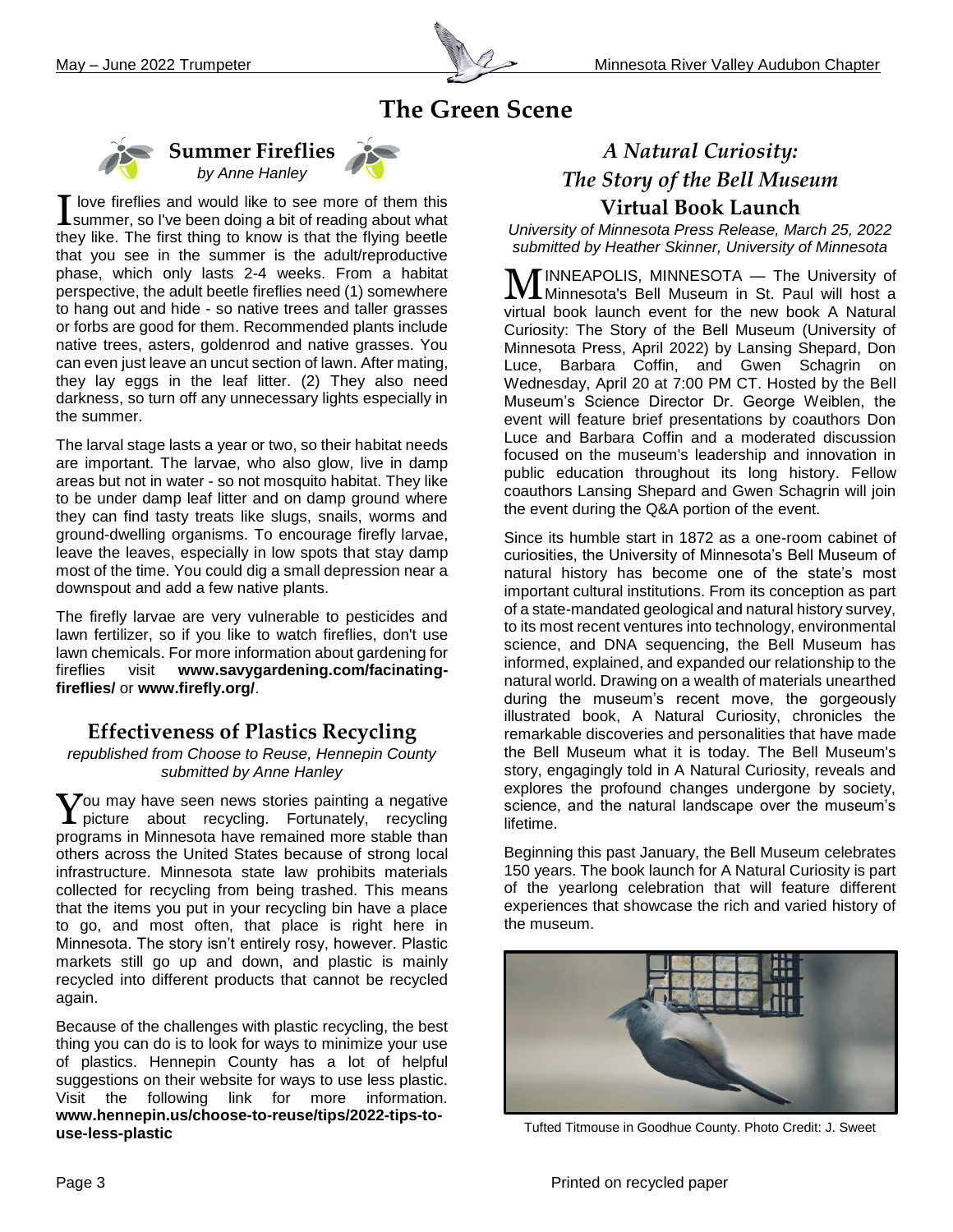

# **Regional Programs of Interest**



*Minnesota Valley National Wildlife Refuge Bloomington, Minnesota*

#### **Bird Language**

*Sunday, May 1, 10:00 AM – 12:00 PM*

Want to learn more about birds and their behavior? Wonder what they're chirping about, or why they suddenly fall silent? Join us as we gather on the slopes of the Minnesota River Valley to explore what the birds are telling us about our surroundings. Reservations required. All ages. Free. **www.fws.gov/event/bird-language**

## **Birds and the Night Sky**

*Friday, May 20, 7:30 – 9:30 PM*

Let's put the birds to bed! We'll watch and listen for bird activity with Paul Bogard & Joanna Eckles as night falls, test our senses, and learn about night migration and light pollution in the Minnesota River Valley. All ages. Free. **www.fws.gov/event/night-refuge-birds-and-night-sky**



*Lowry Nature Center of Three Rivers Parks Victoria, Minnesota*

# **Migratory Bird Day: Bird Banding**

*Saturday, May 14, 9:00 – 11:00 AM*

See wild songbirds safely trapped, studied and banded with numbered rings. Discuss what scientists learn from these birds. Drop in anytime. All ages. Free. **www.threeriversparks.org**

# **Young Birder's Club: Warbler Walk**

*Saturday, May 21, 2:00 – 4:00 PM* Explore trails with a naturalist and learn how to identify colorful migrating warblers. Ages 9-12. Free for members; \$5 per non-member. **www.threeriversparks.org**

### **Big Sit Birdwatch at Lowry**

#### *Saturday, June 11, 8:00 AM – 4:00 PM*

Take part in the first Big Sit to ever take place at LNC. Birders will bird from a designated 25-foot circle. Naturalist Kirk will be on location to share information about birds. Bring something to grill for lunch. Everyone welcome. Stay as long or as little as you like. Free. **www.threeriversparks.org**

### **Plant BioBlitz Summer Day Camp**

*Monday – Thursday, July 25-28, 9:30 AM – 3:00 PM*  There are almost 400,000 species of plants on the planet. How many call Carver Park Reserve home? Are any of them edible? Spend the week combing the prairie, sifting through the forest and diving into the pond in search of amazing plants! Bring your bike to travel around the park. Reservations required by two weeks prior. Space is limited. Ages 11-15. \$206. **www.threeriversparks.org**



*Friends of the Sax-Zim Bog Meadowlands, Minnesota*

## **Waffles and Warblers Field Trip**

*Saturday, May 21, 6:00 AM – 12:00 PM*

Who doesn't like warblers and better yet, who doesn't like waffles!? Join us for this one of a kind field trip, where we will be searching for warblers in the morning and then enjoying waffles in the afternoon. Meet at the Welcome Center. Reservations required. Fees apply.

**www.saxzim.org/events/** 

# **Bog Butterflies Field Trip**

*Saturday, June 4, 12:00 – 5:00 PM*

The Bog is home to a diverse set of plants, most of which have a particularly close relationship with butterflies or moths. We hope to find bog specialties like Bog Copper, Black Swallowtail, and Skippers and Blues. Open to casual butterfly watchers and seasoned butterfly enthusiasts. Meet at the Welcome Center. Reservations required. Fees apply. **www.saxzim.org/events/** 

# **Dragonflies and Damselflies Field Trip**

#### *Saturday, June 4, 12:00 – 5:00 PM*

Dargonflies and damselflies are an easily seen group of bugs and recently have become targets of cameras and nets! "Dragonflying" is becoming a popular hobby across the U.S. and northern Minnesota has incredible odonate diversity. We will focus on seeing and catching adult dragonflies and damselflies. However, since most of their life is spent underwater, we will also spend a little time looking for nymphs. Extra nets available. All ability levels welcome. Meet at the Welcome Center. Reservations required. Fees apply. **www.saxzim.org/events/** 

# **Orchids of the Bog Field Trip**

*Saturday, June 25, 9:00 AM – 4:00 PM*

The Bog is home to at least 14 species of orchid, including healthy populations of Pink Ladyslipper, Purple-fringed Orchid, and our state flower: Showy Ladyslipper! This trip will involve a little "bog stomping" so rubber boots are a must. Meet at the Welcome Center. Reservations required. Fees apply. **www.saxzim.org/events/** 



*City of Burnsville Burnsville, Minnesota*

# **Native Plant Market**

*Saturday, May 21, 9:00 AM – 12:00 PM* Native wildflowers, ferns and grasses will be for sale from multiple vendors. Some vendors may offer options to pre-

order, and some vendors may only accept cash or check. Open rain or shine. **www.burnsville.gov/nativeplants**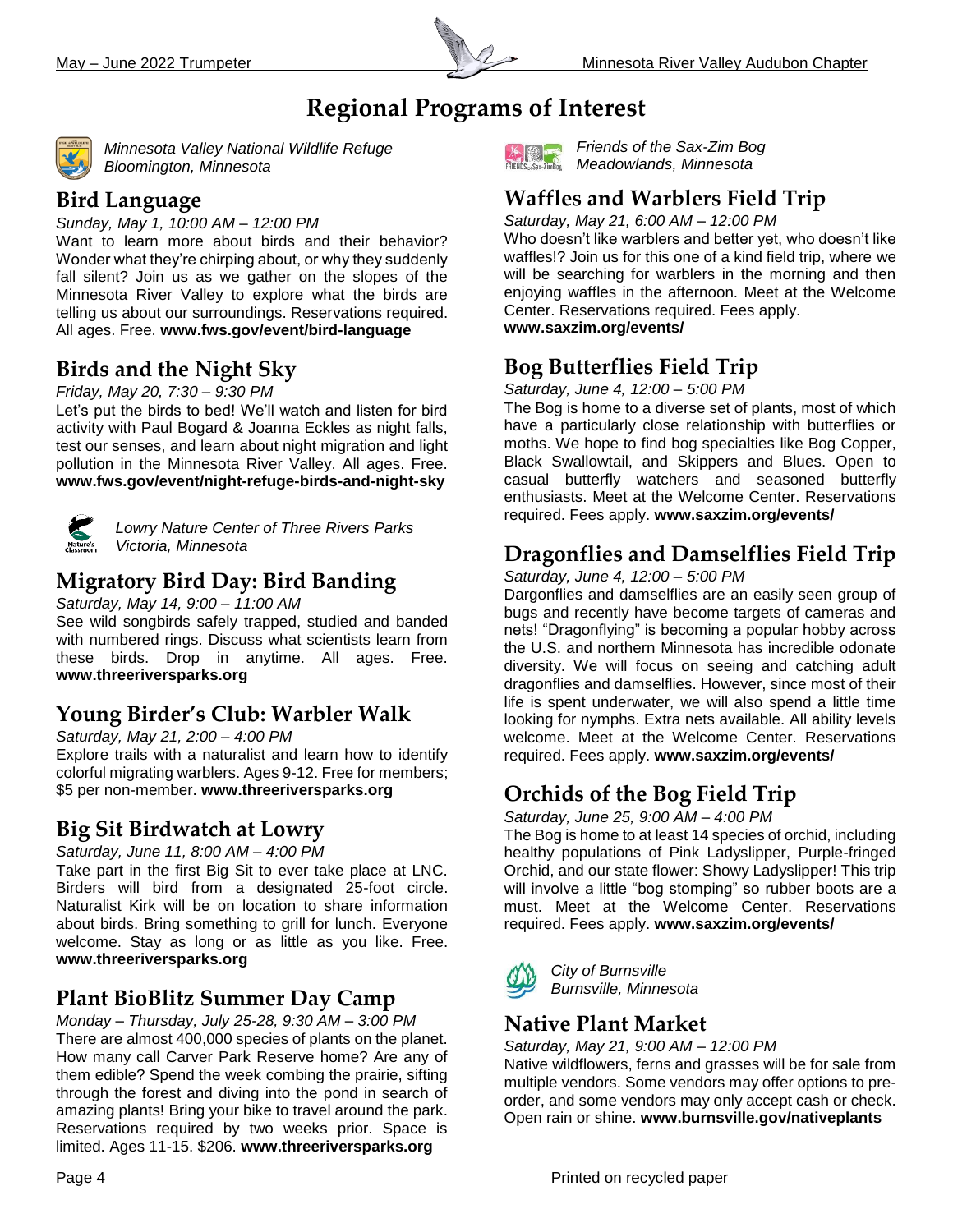



# **MRVAC Birding Treks**



All of the Refuge field trips are listed below, followed by field trips to other locations. All trips are free unless otherwise noted. Beginning birders are always welcome.

#### **NEW REGISTRATION PROCESS**

Registration for these walks is available on the Minnesota Valley National Wildlife Refuge website. Note registration for some dates will remain locked for about a month prior to the date of the walk. Please indicate in your registration if you would like to receive a birding summary and species list from the walk. Registration is required online at the following link. **[www.signup.com/go/rLmKfrK](http://www.signup.com/go/rLmKfrK)**

#### **Refuge Bird Watching Treks (May - June)**

*Sunday, May 8 (8:00-10:30 AM) Bass Ponds Monday, May 9 (8:00-10:30 AM) Rapids Lake Saturday, May 14 (8:00-10:30 AM) Old Cedar Ave. Monday, May 16 (8:00-10:30 AM) Bass Ponds Saturday, May 21 (8:00-10:30 AM) Bass Ponds Sunday, May 22 (8:00-10:30 AM) Old Cedar Ave. Monday, June 20 (8:00-10:30 AM) Bass Ponds Saturday, June 25 (8:00-10:30 AM) Old Cedar Ave. Sunday, June 26 (8:00-10:30 AM) Bass Ponds*

The month of May brings us a mix of migratory songbirds, with the wood warblers being the most sought after. The June walks will feature the birds that nest on the Refuge. Join us on a walk in search of these seasonal migrants or nesting birds. Learn which species of birds use the Refuge as a migratory stop and those that migrate to the Refuge to nest. Contact Craig with questions at **[egretcman@msn.com](mailto:egretcman@msn.com)**.

*Activity Level:* Easy-active, we will walk slowly and make frequent stops.

*Meet Us:* Meet at the Trailhead near the parking lot. Please consider carpooling with others in your party due to limited parking at some trailheads. These programs are capped at 25 participants.

*What to Bring:* If you have them, bring along binoculars and a favorite field guide. These programs will be held entirely outdoors. Please dress for the weather.

*Cancellations:* For the safety of staff and participants, outdoor programming will be cancelled in the event local areas are under an active weather advisory or warning (lightening, thunderstorms, high winds, etc.). Participants will be notified of any cancellations via SignUp message.

**Hok-Si-La Warbler Watching** *Saturday, May 7, 2022, 7:30 AM* Steve Weston – (612) 978-3993 2500 U.S. Hwy 61, Lake City, MN

Join us for this traditional field trip (30+ years). We never know what we will find. Meet at Hok-Si-la Park north of Lake City. Bring a lunch if you want to stay for the afternoon's birds. Moderate effort – some walking on trails. No reservations needed.

**Dakota County Prairie Birds – Schaar's Bluff** *Sunday, June 5, 2022, 7:00 AM*

Steve Weston – (612) 978-3993 8395 127<sup>th</sup> St. East, Hastings, MN

After a short hike at Schaar's Bluff Picnic Area, we will drive the prairies of Dakota County in search of grassland and other species. Bring a lunch if you want to stay for the afternoon's birds. Easy effort – birding at roadside stops. No reservations needed.

**Miesville Ravine Dakota County Park** *Sunday, June 19, 2022, 7:30 AM* Steve Weston – (612) 978-3993 27970 Orlando Trail, Cannon Falls, MN

Explore Dakota County's least known county park. Target birds include Cerulean Warbler, Acadian Flycatcher, Scarlet Tanager, and Yellow-billed Cuckoo. Bring a lunch if you want to stay for the afternoon's birds. Moderate effort – some walking on trails. No reservations needed.

#### **Minnesota Valley National Wildlife Refuge Field Trip Locations & Addresses**

Rapids Lake Trailhead 15865 Rapids Lake Rd., Carver, MN

Bass Ponds Trailhead 2501 86th St. E., Bloomington, MN

Old Cedar Avenue Trailhead 9551 Old Cedar Ave. S., Bloomington, MN

#### **Minnesota Valley National Wildlife Refuge Unit Trail Maps**

Click the text below to view each unit trail map. Save these PDFs to your phone or take a screenshot for offline viewing when you are out on the trail.

#### **[Long Meadow Lake and Black Dog Units](https://www.fws.gov/uploadedFiles/Long-Meadow-Black-Dog-Aug-2019.pdf)**

**[Bloomington Ferry and Wilkie Units](https://www.fws.gov/uploadedFiles/Bloomington-Ferry-Wilkie-2019.pdf) [Rapids Lake, Louisville Swamp, and Chaska](https://www.fws.gov/uploadedFiles/Rapids-Lake-Louisville-Swamp-Chaska-Aug-2019.pdf)**